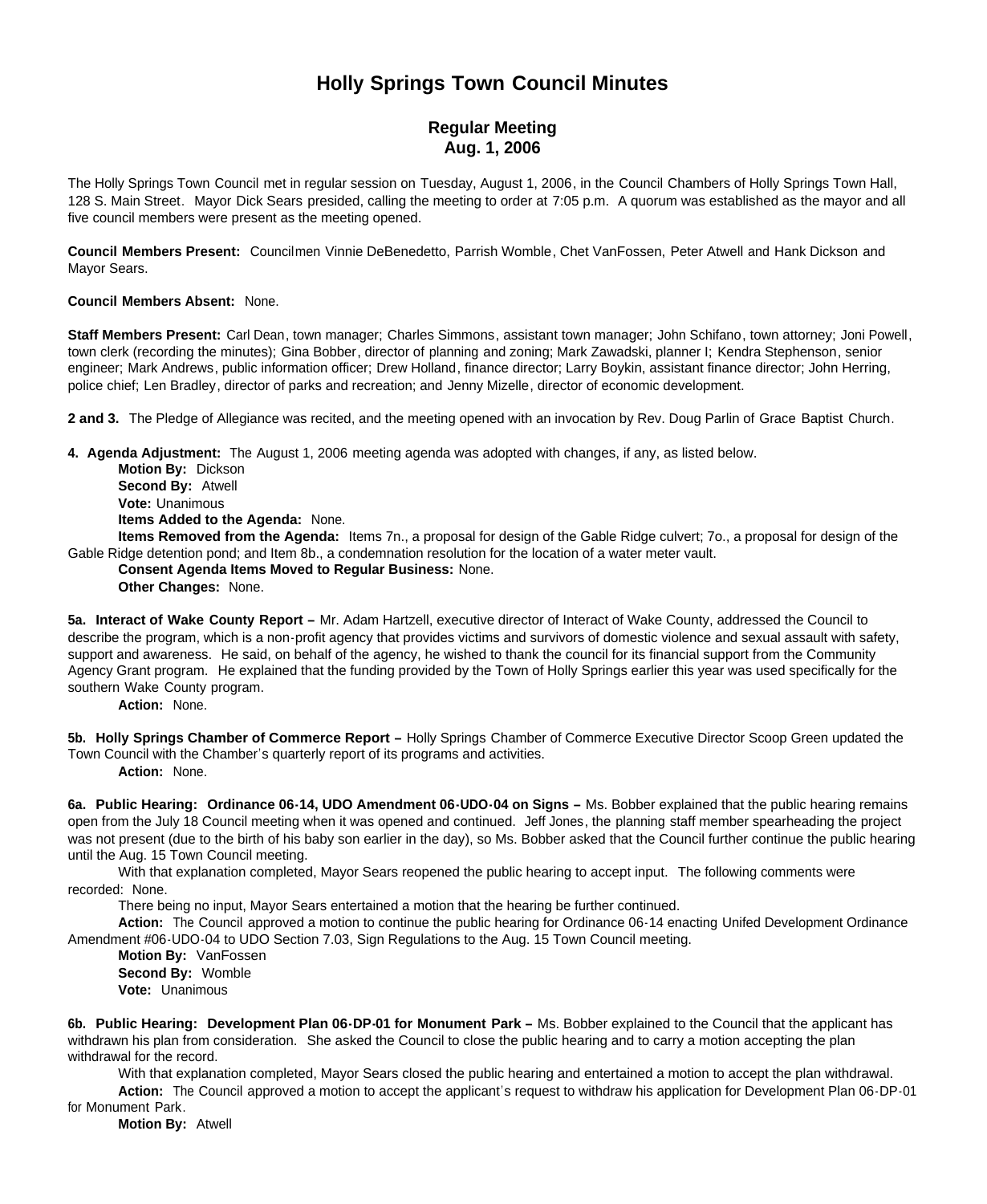**6c. Public Hearing: CDBG Economic Development Grant Funds –** Ms. Mizelle explained that it is possible for local governments to apply for Community Development Block Grant economic development grant money for purposes of encouraging private sector investment and job creation in their respective jurisdictions.

She said that Novartis provides the Town of Holly Springs an opportunity to tap into these grant monies. She said that grants are awarded based on the number of jobs created and the pay scales for these new jobs. She added if the jobs fall between certain thresholds, the town would have the ability of receiving up to \$10,000 per job, up to a limit of \$750,000.

With that explanation completed, Mayor Sears opened the public hearing to accept input. The following comments were recorded: None.

There being no input, the public hearing was closed.

**Action:** The Council approved a motion authorizing Town staff to proceed with the CDBG Economic Development grant application

process.

**Motion By:** Womble **Second By:** DeBenedetto **Vote:** Unanimous

**6d. Public Hearing: Avent Ferry Road Fire Station Annexation A06-11 –** Ms. Bobber explained that the Town intends to annex its fire station situated on 1.46 acres located at 1136 Avent Ferry Road. She said the petition meets all the statutory requirements for annexation of town-owned property.

With that explanation completed, Mayor Sears opened the public hearing to accept input. The following comments were recorded: None.

There being no input, the public hearing was closed.

**Action:** The Council approved a motion to adopt Annexation Ordinance A06-11 annexing 1.46 acres owned by the Town of Holly Springs, and more particularly described as Wake County PINs: 0648.11-57-9472 and 0648.11-67-0298, into the corporate limits of the Town of Holly Springs.

**Motion By:** Atwell **Second By:** Dickson **Vote:** Unanimous A *copy of Ordinance A06-11 is incorporated into these minutes as addendum pages.*

**6e. Public Hearing: Flint Point Lane Fire Station Annexation A06-12 –** Ms. Bobber explained that the Town intends to annex its fire station that is located at 700 Flint Point Lane. She said the petition meets all the statutory requirements for annexation of town-owned property.

With that explanation completed, Mayor Sears opened the public hearing to accept input. The following comments were recorded: None.

There being no input, the public hearing was closed.

**Action:** The Council approved a motion to Adopt Annexation Ordinance A06-12 annexing1.8 acres owned by the Town of Holly Springs, and more particularly described as Wake County PINs: 0659.14-33-3862, into the corporate limits of the Town of Holly Springs.

**Motion By:** Atwell **Second By:** VanFossen **Vote:** Unanimous A *copy of Ordinance A06-12 is incorporated into these minutes as addendum pages.*

**7. Consent Agenda:** The Council approved a motion to approve all items on the Consent Agenda, recusing Councilman VanFossen and Mayor Sears from Item 7j. due to their professional involvement with some aspects of Twelve Oaks Subdivision that is requesting the street name change. The motion carried following a motion by Councilman Dickson, a second by Councilman Atwell and a unanimous vote. The following actions were affected:

7a. Minutes - The Council approved minutes of the Council's special meeting held on June 28 and regular meeting held on July 18, 2006.

7b. Parks and Recreation Advisory Committee Reappointment – The Council reappointed Beth Rayburn to serve on the Parks and Recreation Advisory Committee for an additional term.

7c. Resolution 06-36, Water Bonds – The Council adopted Resolution 06-36 setting a public hearing for 7 p.m. Tuesday, Aug. 15 to receive input on the Town's applying for an extension of time period to issue authorized water bonds. *A copy of Resolution 06-36 is incorporated into these minutes as an addendum page.*

7d. Budget Amendment – The Council adopted amendments to the FY 2006-07 budget to facilitate the reorganization of the department of public safety. C*opies of the budget amendments are incorporated into these minutes as addendum pages.*

7e. Budget Amendment, \$60,000 – The Council adopted an amendment to the FY 2006-07 budget to purchase two new police vehicles. *A copy of the budget amendment is incorporated into these minutes as an addendum page.*

7f. Budget Amendment, \$1,250 – The Council adopted an amendment to the FY 2006-07 budget in the amount of \$1,250 to receive insurance proceeds for a damaged police vehicle. *A copy of the budget amendment is incorporated into these minutes as an addendum page.*

7g. Ratify Property Sales Agreement – The Council ratified an amendment to the property sales agreement approved by the Council on July 18, 2006. The amendment provides lease assurances to the property owner if the Town does not close on the property as scheduled.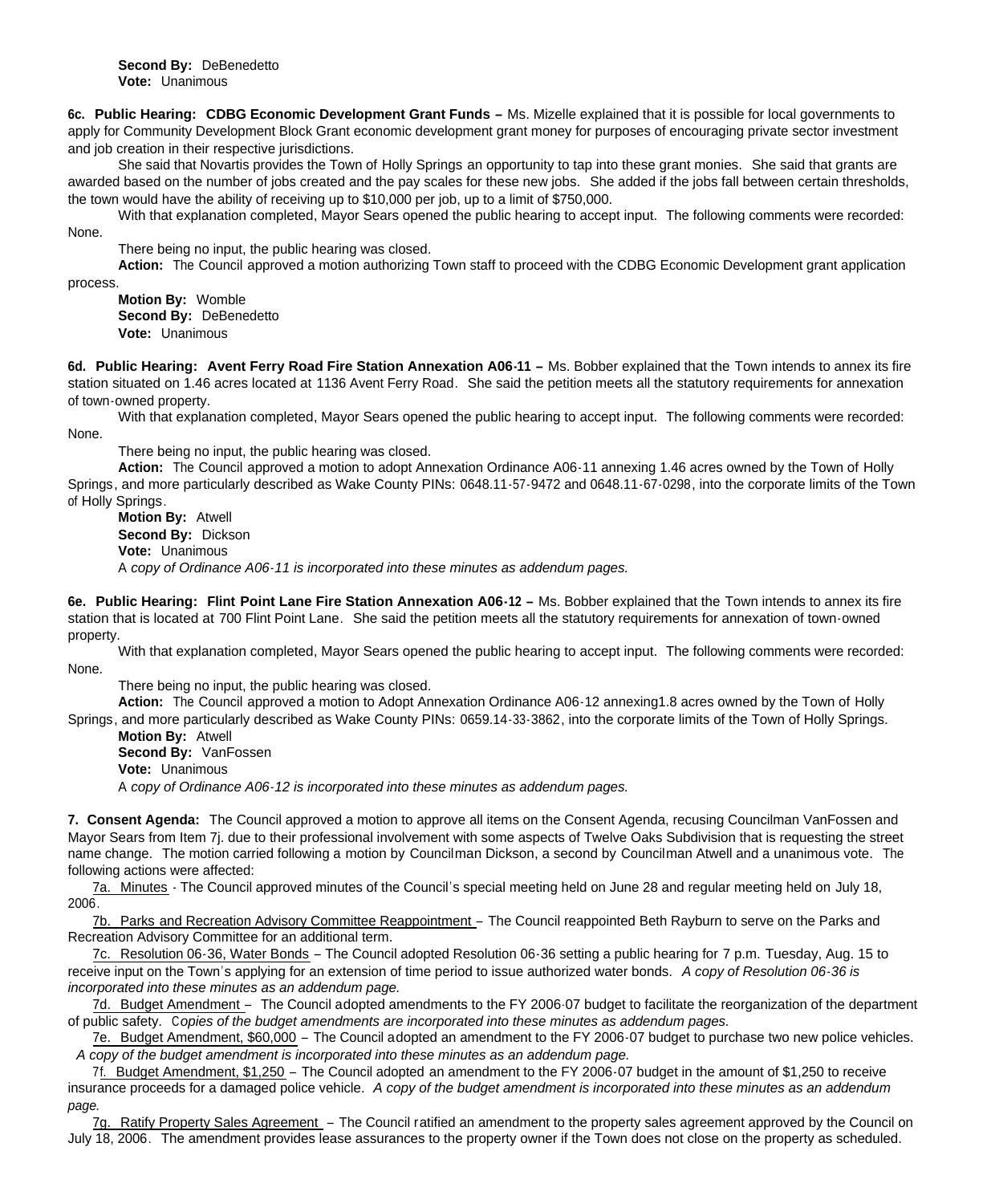7h. Budget Amendment \$176,514 – The Council adopted amendments to the FY 2006-07 budget in the amount of \$176,514 from sewer reserves and authorized payment of state environmental mitigation fees due on the town's water reclamation facility expansion project. *Copies of the budget amendments are incorporated into these minutes as addendum pages.*

7i. Resolution 06-39, Reuse Standards – The Council adopted Resolution 06-39 adding Section 6.5, Reclaimed Water System Standards, to the Engineering Design and Construction Standards Manual. *A copy of Resolution 06-39 is incorporated into these minutes as addendum pages.*

7j. Resolution 06-40 – The Council adopted Resolution 06-40 approving a street name change for Ballentine Street Extension to Green Oaks Parkway. A c*opy of Resolution 06-40 is incorporated into these minutes as an addendum page.*

7k. Budget Amendment, \$8,000 – The Council adopted amendments to the FY 2006-07 budget in the amount of \$8,000 from street reserves and approved to enter into a contract with S&ME for geotechnical services on Irving Parkway extension and the Town's yard waste facility. C*opies of the budget amendments and S&ME contract are incorporated into these minutes as addendum pages.*

7l. Elevated Reuse Water Storage Tank – The Council received a report on the elevated reuse water storage tank site.

7m. Asphalt Experts Contract Change Order – The Council authorized a change order to the Avent Ferry Road Asphalt Experts construction contract to add the paving of Thomas Mill Road extension for Novartis.

7n. Gable Ridge Culvert Design – This item was removed during Agenda Adjustment.

7o. Gable Ridge Detention Pond – This item was removed during Agenda Adjustment.

Councilman Womble asked for clarification of why Councilmen VanFossen and Mayor Sears were being recused from an item on the Consent Agenda. Councilman Dickson explained that the two elected officials have some professional involvement with the Twelve Oaks Subdivision's developer.

Councilman DeBenedetto asked if it was not correct that recusal for city officials should only be in the case of direct financial interest and not mere professional association.

Mr. Schifano said the statute is not that specific but says that an official should recuse himself or herself in a case where "the likelihood for financial gain exists." To be safe, he said, he would recommend the recusal.

**Action:** The Council approved a motion to readmit Mayor Sears and Councilman VanFossen into the meeting. **Motion By:** Atwell **Second By:** Dickson **Vote:** Unanimously

**8a. Flood Prevention Ordinance Variance Request** – Ms. Keefer explained that the Town had received a request for a variance to the Flood Damage Prevention Ordinance to allow the applicant to place fill in the floodplain on lot 77 in the Sunset Lake Village Subdivision, 5409 Bluebell Court.

Ms. Keefer explained that the Sunset Lake Village Subdivision plat was recorded in February 1994 and that the Town entered into the National Flood Insurance Program (NFIP) in December 1994. She said at that time the town's first version of a flood damage prevention ordinance was used to regulate development in the FEMA Floodplain.

She said the Town's current ordinance requires that all residential lot construction occur outside of the floodplain, and that no fill is permitted on residential lots to provide buildable area outside of the floodplain. Since the Sunset Lake Village subdivision was recorded prior to the Town's entering into the NFIP, lots were not required to have a minimum buildable area outside of the floodplain.

Ms. Keefer explained that on May 2, 2006 the Town Council adopted revisions to the Ordinance which adopted the current effective FEMA Flood Insurance Rate Maps (FIRM.) The 100-year floodplain elevation (base flood elevation) on lot 77 has changed from the 1992 FIRM and the 2006 FIRM. In addition, field surveys indicate that the actual base flood elevation is different in the field than on both of the FIRM Maps.

In 1992 when the lot was originally recorded the Town did not enforce regulations to keep residential structures outside of the floodplain. The property owners met with staff in June of 2005 to determine if there was enough buildable area outside of the floodplain to construct a house without need for a variance. At that time, the 1992 FIRM was the effective floodplain map, and it appeared that a small structure could possibly be constructed with out encroaching into the 100-year floodplain.

After hiring a consultant and the adoption of the new FIRM in May 2006, it was determined that a house would not be able to be constructed to meet Sunset Lake Village Subdivision requirements and the Town requirements without obtaining a variance to place fill on the lot. Ms. Keefer said once fill is placed on the lot, the applicant could obtain a Letter of Map Revision for Fill (LOMA-F) from FEMA, thus relocating the 100-year floodplain on the lot and allowing a buildable area outside of the floodplain that would meet the Town's ordinance requirements.

The applicant has provided sufficient documentation to the Town that supports the ability to obtain a LOMA-F from FEMA.

**Action #1:** The Council approved a motion to make and accept the required findings of fact and conditions for a variance to be recorded in the minutes for a variance to the Flood Damage Prevention Ordinance for 5409 Bluebell Court, Lot 77 Sunset Lake Village:

# **Findings of Fact:**

owner;

- (1) The danger that materials may be swept onto other lands to the injury of others;
- (2) The danger to life and property due to flooding or erosion damage;

(3) The susceptibility of the proposed facility and its contents to flood damage and the effect of such damage on the individual

(4) The importance of the services provided by the proposed facility to the community;

(5) The necessity to the facility of a waterfront location as defined under Sec. 8-85 of this ordinance as a functionally dependant facility, where applicable;

(6) The availability of alternative locations, not subject to flooding or erosion damage, for the proposed use;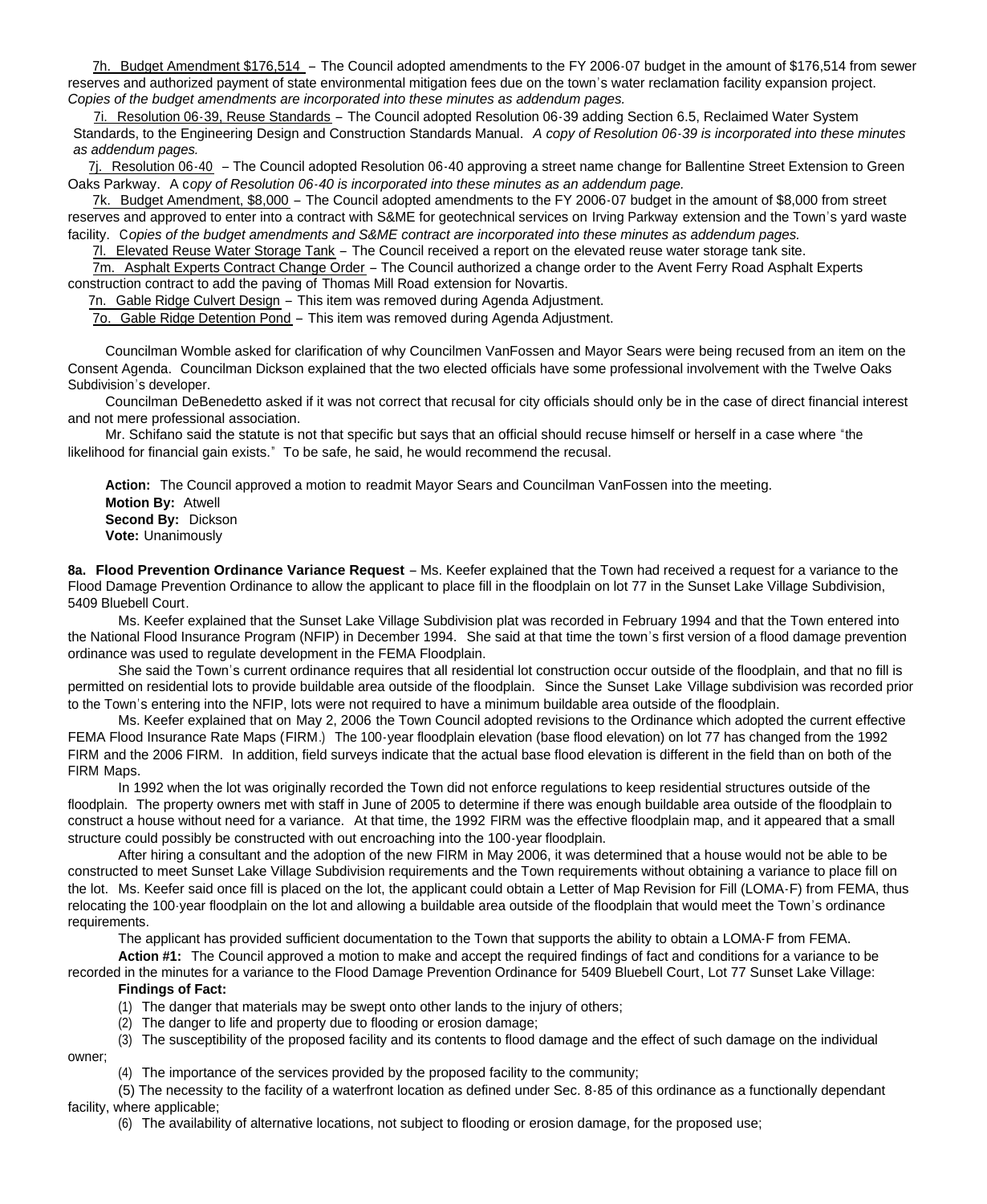(7) The compatibility of the proposed use with existing and anticipated development;

(8) The relationship of the proposed use to the comprehensive plan and floodplain management program for that area;

(9) The safety of access to the property in times of flood for ordinary and emergency vehicles;

(10) the expected heights, velocity, duration, rate of rise, and sediment transport of the floodwaters and the effects of wave action, if applicable, expected at the site; and

(11) the costs of providing governmental services during and after flood conditions including maintenance and repair of public utilities and facilities such as sewer, gas, electrical and water systems, and streets and bridges

## **Conditions for Variance:**

(1) This variance shall not be issued when the variance will make the structure in violation of other Federal, State, or local laws, regulations, or ordinances.

(2) Variances shall not be issued within any designated floodway or non-encroachment area if the variance would result in any increase in flood levels during the base flood discharge.

(3) Variances shall only be issued upon a determination that the variance is the minimum necessary, considering the flood hazard, to afford relief.

(4) Variances shall only be issued prior to development permit approval.

(5) Variances shall only be issued upon:

i) A showing of good and sufficient cause;

ii) A determination that failure to grant the variance would result in exceptional hardship;

iii) A determination that the granting of a variance will not result in increased flood heights, additional threats to public safety, or extraordinary public expense, create nuisance, cause fraud on or victimization of the public, or conflict with existing local laws or ordinances;

**Motion By:** Atwell **Second By:** DeBenedetto **Vote:** Unanimous

**Action #2:** Having made the required findings of fact and having determined that the request meets the required conditions, the council approved a motion to approve the variance to allow fill to be placed in the floodplain on lot 77 in the Sunset Lake Village Subdivision, 5049 Bluebell Ct., with the following conditions of approval, as amended:

(1) A LOMA-F must be obtained by FEMA prior to the issuance of a Building Permit.

(2) The lot must be rerecorded with the new FEMA mapped floodplain lines prior to issuance of a building permit certificate of occupancy.

(3) A grading plan for the lot must be approved by the Town prior to fill being placed on the lot. **Motion By:** Atwell **Second By:** DeBenedetto **Vote:** Unanimous.

8b. Water Meter Vault Property Condemnation - This item was removed during Agenda Adjustment.

**8c. State Employees' Credit Union, 06-DP-05** – Mr. Zawadski, explained that the town had received development plan 06-DP-05 for a State Employees' Credit Union. He said the plan proposes an 8,200 square foot State Employees Credit Union on an 8.2-acre site located on the northwest corner of the Highway 55 Bypass and Ballentine Street intersection. He said the property is located in the Holly Springs Business Park PUD and is specified as mixed-use within the PUD. He said that banks are a permitted use within the mixed-use land use designation.

Mr. Zawadski explained that the plan proposes 80 parking spaces and five teller lanes. He said access to the site would be off of Ballentine Street. The sidewalk connections are proposed for pedestrian movement throughout the parking lot as well as a connecting sidewalk along Ballentine Street.

Mr. Zawadski said the project is located within a gateway corridor and is therefore subject to a higher degree of architectural standards. He said the exterior building would be constructed primarily of red brick and ivory stucco, and architectural elements such as a dormer with louver, multiple columns, multiple gables, and an extended covered entryway are incorporated into the building design. He said the roof is proposed to be surfaced with charcoal gray shingles.

Mr. Zawadski said that the Holly Springs Business Park owner requested that the entire mixed-use tract owned by the State Employees Credit Union be exempt from conditions 1 and 5 on the notice of approval for the Holly Springs Business Park PUD, dated November 19, 2002.

Mr. Zawadski said the Planning Board discussed the request and development plan at its June 27 meeting. Discussion topics included the location and appearance of the pump station; the possibility of water re-use; Condition 8 of the Holly Springs Business Park PUD; the building elevations and the size of the building. He said both staff and the Planning Board recommend approval with conditions.

**Action #1:** The Council approved a motion to exempt the entire mixed-use tract owned by the State Employees Credit Union from Conditions 1 and 5 of the Holly Springs Business Park PUD Notice of Approval dated November 19, 2002 (Condition 1 stating that a specific design compatibility statement including specific architectural requirements shall be submitted simultaneously with the first development plan/site plan for review and Condition 5 stating draft covenants that create an owner's association for the maintenance of common and recreational areas will be required to be submitted at time of first development plan/site plan.)

**Motion By:** Atwell **Second By:** Dickson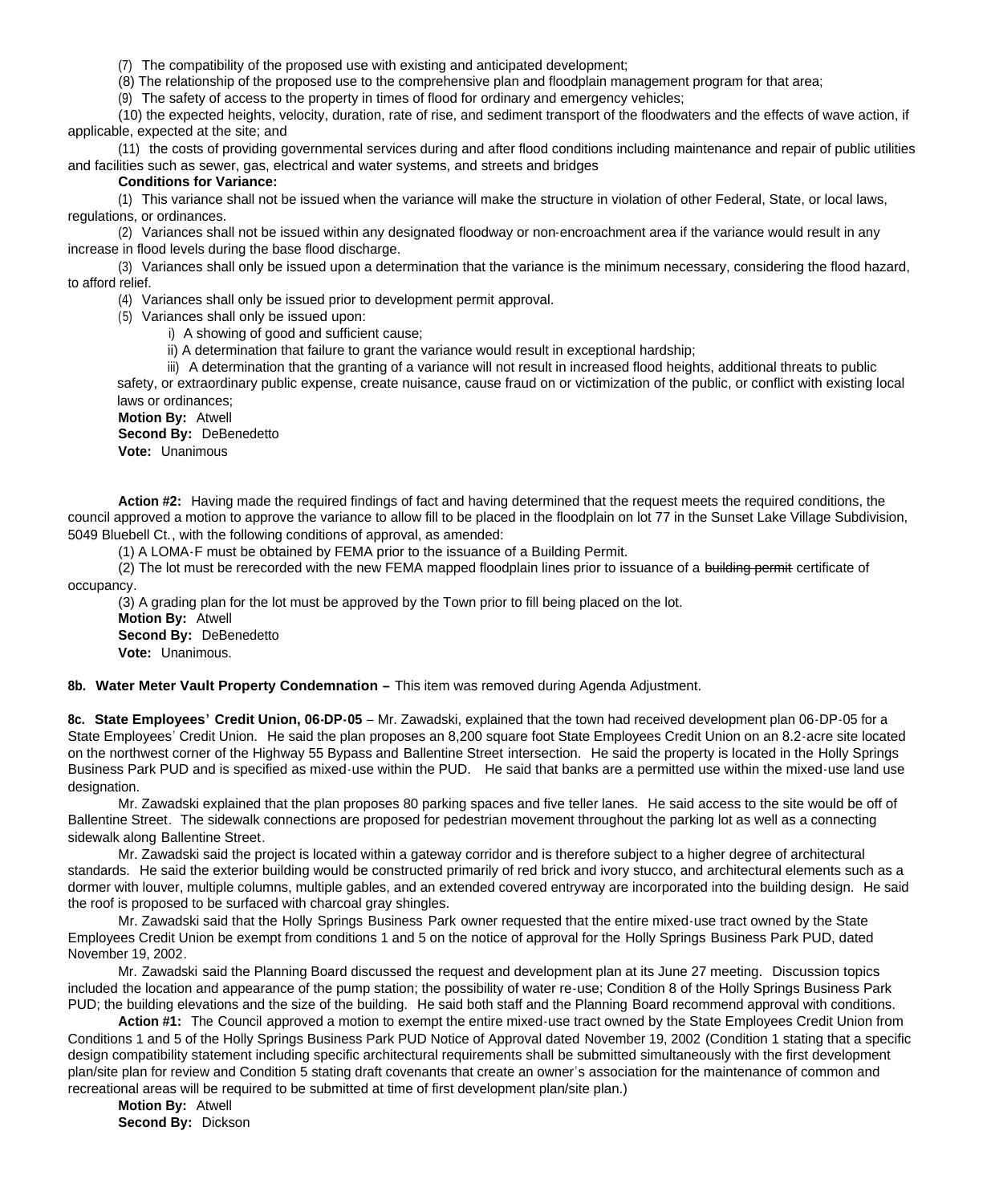**Vote:** Unanimous

**Action #2:** The Council approved a motion to approve development plan #06-DP-05 for State Employees Credit Union as submitted by O'Brien Atkins, dated revised February 1, 2006 with the following conditions as amended:

- 1) Prior to Town Council Approval, the following must be completed:
	- a) Provide 24"x36" scalable, color building elevations with building material and color call-outs (as they have been submitted)
- 2) All previously approved conditions of approval for G&G Properties Holly Springs Business Park PUD shall apply to this plan.
	- a) Condition 8 states that Access to the Jones property on the north side of Thomas Mill Road within the PUD will be required and should be shown clearly as right-of-way dedication. This item must be satisfied with a recorded plat prior to construction drawing submittal.
	- b) **(Note: Omit if Approved Motion #1)** Condition 5 states that- Clarification that draft Covenants that creates an Owner's Association for the maintenance of the common areas and recreational facilities including, but not limited to, streets, parking areas, easements, and the like will be required to be submitted for the Town's review at time of submittal of the first Development Plan/Site Plan.
	- c) **(Note: Omit if Approved Motion #1)** Condition 1 states that- A specific design compatibility statement including specific architectural requirements shall be submitted simultaneously with the first Development Plan/Site Plan for review and approval by the Town Board at that time.
- 3) The temporary pump station needed for this project will be private and allowed for this building only and at such time as the rest of the site is developed, gravity sewer will need to be installed to serve the entire site and the pump station removed.
- 4) Prior to issuance of Building Permit, the following must be completed:
	- a) The covenants creating a Property Owner's Association for the Holly Springs Business Park must be submitted to the Department of Planning and Zoning and approved and then recorded.
- 5) Prior to 1<sup>st</sup> construction drawing submittal the following items are to be addressed (later in the approval process):
	- a) Provide detailed sealed report including all design calculations for the pump station.
	- b) Show and label backwater easements (to be recorded) at stream crossings and storm drainage inlets; provide 100 year calculations accordingly.
	- c) Provide a drainage area map and supporting storm drainage calculations.
	- d) Monument control points identified The Town of Holly Springs has installed a local geodetic monumentation grid, tied to NAD83, within and surrounding the Town limits. All surveyed information (when any portion of the project in design is within 2000 feet of the Town's geodetic monument) shall reference the nearest monument and shall be clearly noted on the first sheet of both construction plans and As-builts submitted to the Town.
	- e) Typical pavement cross section (minimum 6" ABC and 2" 1-2), & identify travel lanes for access by emergency vehicles (minimum pavement cross section 8" ABC and 2" 1-2). Note that this also refers to the parking lot and travel lanes within the parking lot not just the public streets.
	- f) Road improvements for Ballentine Street (74' back-to-back on 100' right-of-way with median) will be required. For Ballentine Street show curb, gutter, sidewalk, and road improvements for the side of Ballentine along this property's frontage including median curb. Prior to design of the road improvements for Ballentine Street, a meeting with Engineering Staff to discuss this design will need to occur.
	- g) Show the existing waterline on Irving and West Ballentine Street (including size).
	- h) Provide the PCN application and 401 Certification for this site.
- 6) Replace the *Euonymus alatus* plant material with winterberry holly.

**Motion By:** Atwell **Second By:** Dickson **Vote:** Unanimous

**8d. South Wake Landfill Hosting Fees** – Mr. Simmons explained that with the eventuality of the South Wake Landfill, the Town is attempting to do what it can to minimize or mitigate the potential negative impacts. He said a resolution requesting Wake County's consideration for some sort of landfill hosting fee arrangement with the Town of Holly Springs has been drafted for the Council's discussion and consideration.

He said the primary justifications for requesting and receiving some type of ongoing remuneration are:

- 1. The added cost associated with law enforcement and litter clean up throughout Town.
- 2. The loss in tax revenue due to depressed property values, associated with the presence and operation of an active landfill in our community.
- 3. Hosting fees are a recovery mechanism for the lost opportunity cost of building the landfill, as opposed to developing a business park or regional retail shopping center.
- 4. Hundreds of daily garbage truck trips into Holly Springs will negatively impact public safety, along our most heavily traveled transportation routes.
- 5. The negative impact of having a landfill in Town is disproportional to the volume of trash that the Town generates, when compared to Wake County and its municipal partners.
- 6. Establishment of hosting fees is an issue of equity and fairness, when the touted savings of operating this landfill is well in excess of \$200 million over the next twenty-five years. The community most adversely impacted by the landfill should receive some percentage of these savings.
- 7. The landfill is being operated at a profit by a private company. Typically, disposal operations of this nature are subject to hosting fees.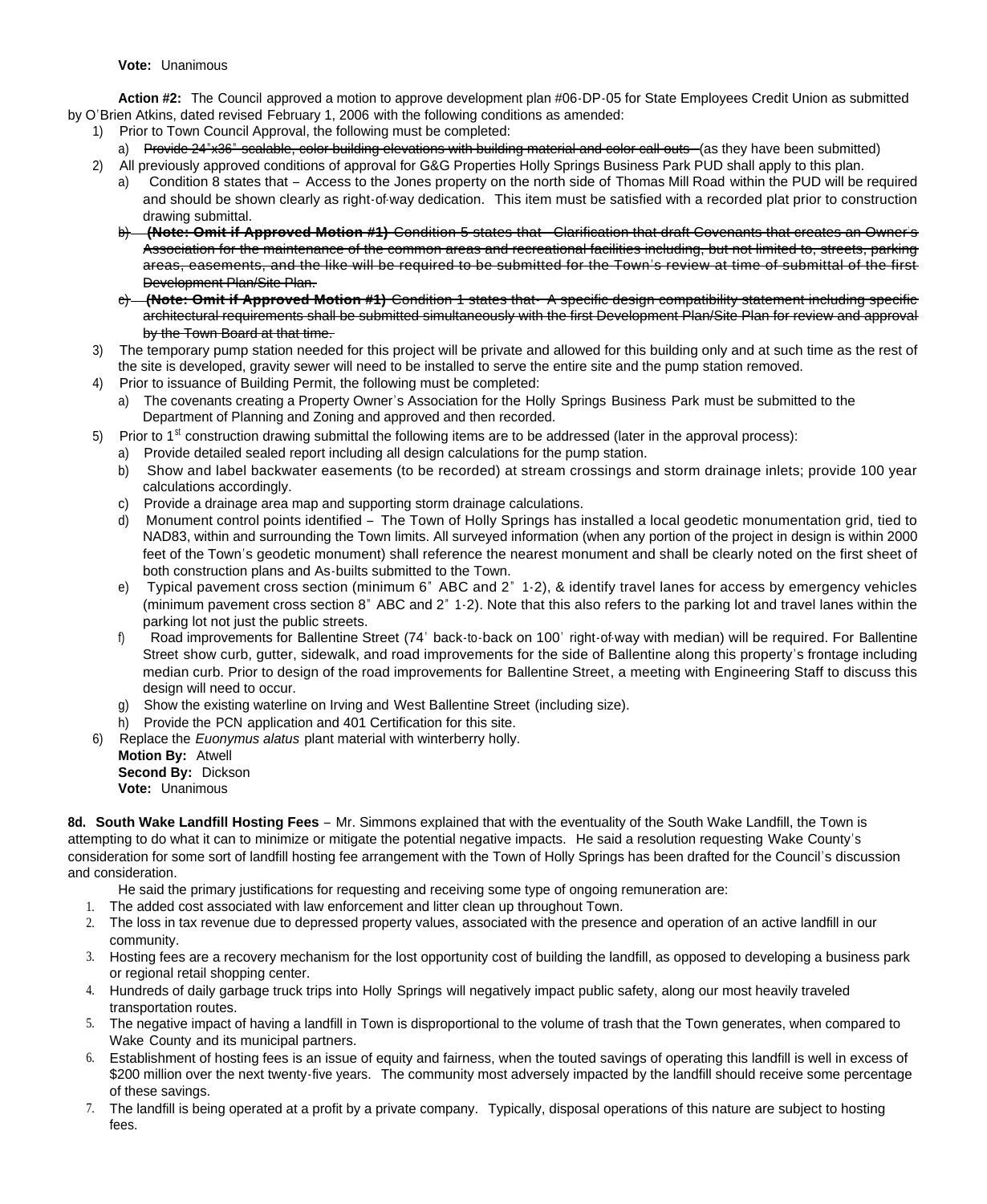8. It is common policy for a community that is the host location for a landfill to receive hosting fees from the operator and/or owner of that facility.

Mr. Simmons said that staff had asked the partners to consider a similar request for hosting fees in 2005, and many of the reasons cited above were given as justification. Following the Town's appeal, the town managers voted against this measure, basically because they were convinced the partnership is not legally obligated to pay Holly Springs a hosting fee.

Mr. Simmons said it would be appropriate to forward a resolution requesting host fees to the Wake County Board of Commissioners since the Town's request has been denied at the staff level.

Having researched what average host fees are set at across the state, Mr. Simmons recommended that Holly Springs request hosting fees of \$2 to \$3 per ton for the first 350,000 tons of waste deposited in the landfill and a sliding scale for any volume of waste over that amount.

In discussion, Mayor Sears recommended that the wording of a paragraph reading "when the landfill becomes operational" be changed to "if or when" because his position is that there is still hope that the project will not go forward. Councilman VanFossen suggested just changing the text to "if."

Councilman Atwell said it was a matter of semantics because "if" or "when" would both work.

The Council agreed that the resolution should be amended to add a specific amount of compensation of \$2.50 per ton for up to and including 350,000 tons per year and \$3 for annual amounts in excess of 350,000 tons.

**Action:** The Council approved a motion to adopt Resolution 06-38 requesting hosting fees at the South Wake Landfill with the addition of clarifying language changing "when" to "if or when," deleting the word "benefit" in the phrase "host municipality benefit fees" and adding a specific amount to define the town's request as \$2.50 per ton for up to and including 350,000 tons per year and \$3 for annual amounts in excess of 350,000 tons.

#### **Motion By:** Atwell **Second By:** DeBenedetto **Vote:** Unanimous *A copy of Resolution 06-38, as amended, is incorporated into these minutes as addendum pages.*

**8e. Holly Springs Business Park, PUD 01-PUD-03-A01** – Ms. Bobber explained that the Holly Springs Business Park Planned Unit Development (HSBP-PUD) was approved by the Town Council on November 19, 2002. She said the development is a business park of 248 acres with mix commercial, office, flex space, and manufacturing uses. She explained that the goal of the property owner was to create a master development plan for the remaining acreage of the business/industrial land for marketing and development purposes. She added that the PUD zoning designation was requested, because the zoning ordinance did not easily accommodate the creation of master plans or the proposed mix of uses that were envisioned for the area.

Ms. Bobber said that along with creating the master land use plan that specifies the specific land uses/districts for the various parcels within the PUD, the owner had to develop the zoning regulations that would accompany the proposed districts for the PUD. Through the Town's assistance in marketing this property, it has come to the town's attention that the PUD's building height and building size regulations for the "Manufacturing" portions do not meet industry standards and do not lend the property for manufacturing as specified in the PUD and approved by the Town Council.

Therefore, the Town is proposing a change to the zoning requirements of the PUD as follows:

Change: Maximum Building Height from 75 feet to 130 feet

Add: Maximum Building Size: None

Ms. Bobber said that a joint public hearing was held on July 18, 2006 before the Town Council and Planning Board, and no comments received.

**Action:** The Council approved a motion to approve Holly Springs Business Park Planned Unit Development Amendment Petition #01-PUD-03-A01 as requested by the Town of Holly Springs with the following conditions as amended:

- 1. All previously approved conditions of the Holly Springs Business Park PUD shall remain.<br>2. Revised Sheet G-07.00 shall be submitted within 10 days of approval indicating the new of
- 2. Revised Sheet C-07.00 shall be submitted within 10 days of approval indicating the new district criteria.

**Motion By:** Atwell **Second By:** Dickson **Vote:** Unanimous

**9. Public Comment:** At this time, an opportunity was provided for members of the audience who had registered to speak to address the Council on any variety of topics not listed on the night's agenda.

Tim Sack, 232 Elam Street -- Mr. Sack reported that the Cary landfill property behind his home is not being maintained properly. Mr. Dean said he would follow up with the issue.

**10. Other Business:** Councilman VanFossen expressed concern about Mr. Jones and his baby. The Council members expressed their concern for the family and said parents and little Jake would be in their thoughts and prayers.

**11. Manager's Report:** Mr. Dean reported on the Rockin' at the Crossings concert series; he commended Mr. Simmons and Mr. Weeks for their work on researching landfill hosting fees; and he updated the Council on Novartis, saying that the company already is hiring some positions. Mayor Sears reported on the town's cooling station, an idea he asked for staff's assistance with so that the elderly in Holly Springs would have a cool place to go during the week's extreme heat wave.

**12. Closed Session:** None.